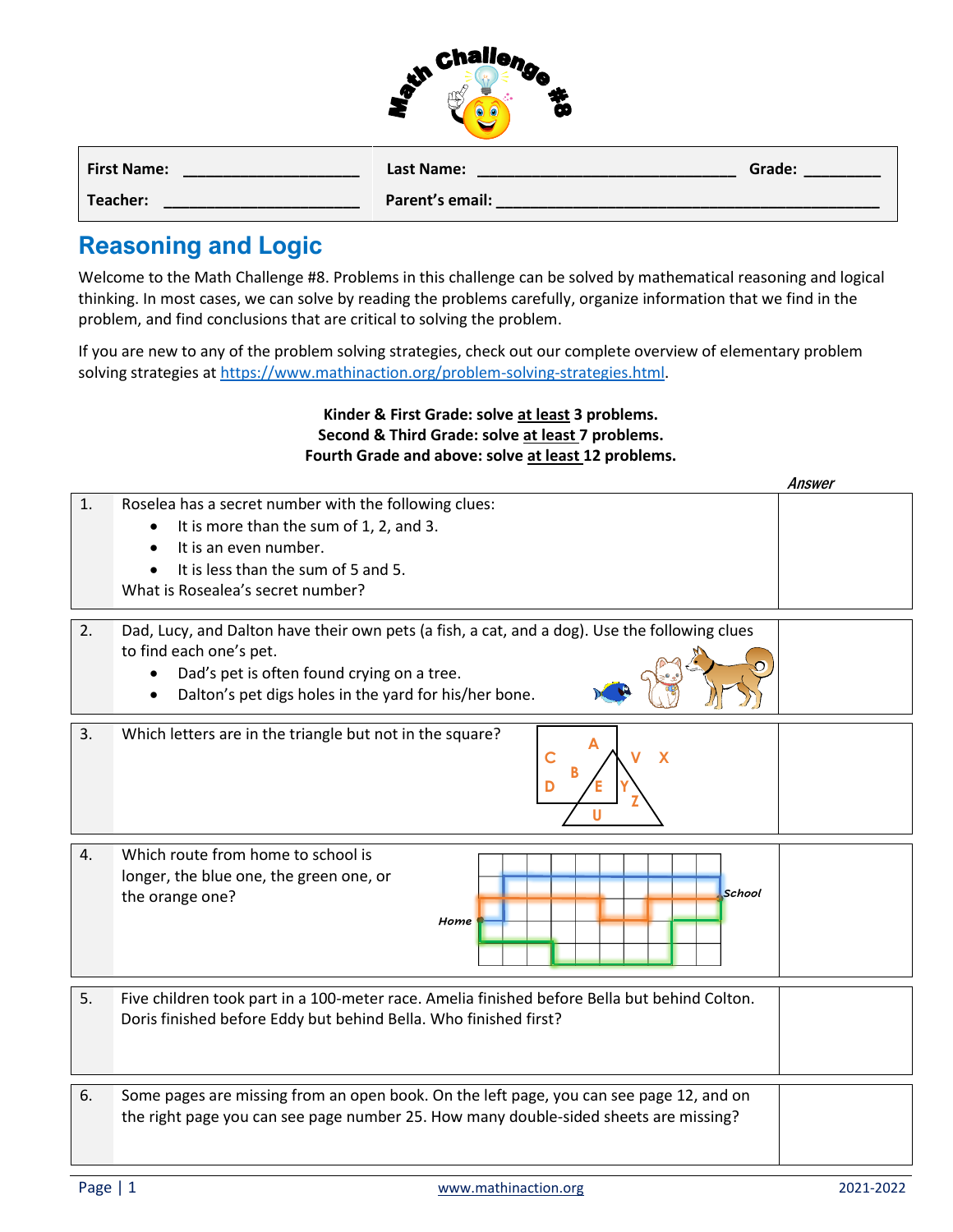| 7.  | Tina's birthday was last week. It was the day she had a math test at school. It was also a few<br>days after her Monday's weekly soccer practice. The day after the math test, her math<br>teacher shared the test result in class and that was the end of the week. What day was Tina's<br>birthday? |  |
|-----|-------------------------------------------------------------------------------------------------------------------------------------------------------------------------------------------------------------------------------------------------------------------------------------------------------|--|
| 8.  | Three friends buy an all-day pass to ride a two-seater bike. If only<br>two of them can ride at a time, how many possible seating<br>arrangements are there?                                                                                                                                          |  |
| 9.  | Marissa has cats, dogs, and parrots. Including Marissa, there are 28 feet and 10 wings. Each<br>parrot has two wings and two feet; each cat has four feet; each dog has four feet; each<br>person has 2 feet. If Marissa has the same number of cats as dogs, how many cats does she<br>have?         |  |
| 10. | A square measuring 50 cm by 50 cm is partitioned into five rows of five<br>congruent squares as shown below. The small squares are alternately<br>shaded as shown in the picture. Find the total area of the shaded part of<br>the whole square.                                                      |  |
| 11. | Justin opens his math textbook and multiplies the two consecutive page<br>numbers. What is the sum of these two page numbers if their product is<br>930?                                                                                                                                              |  |
| 12. | You are given the numbers 1, 2, 3, 4, and 5. Arrange the numbers<br>on the circles so that consecutive numbers are not connected by<br>orange lines. How many ways can this be done?                                                                                                                  |  |
| 13. | In a row of people, Rachel is standing at 7 <sup>th</sup> position from front, and Monica is standing at<br>10 <sup>th</sup> position from back. If Rachel and Monica interchange their positions, Monica becomes<br>20 <sup>th</sup> from back. How many people are there in the row?                |  |